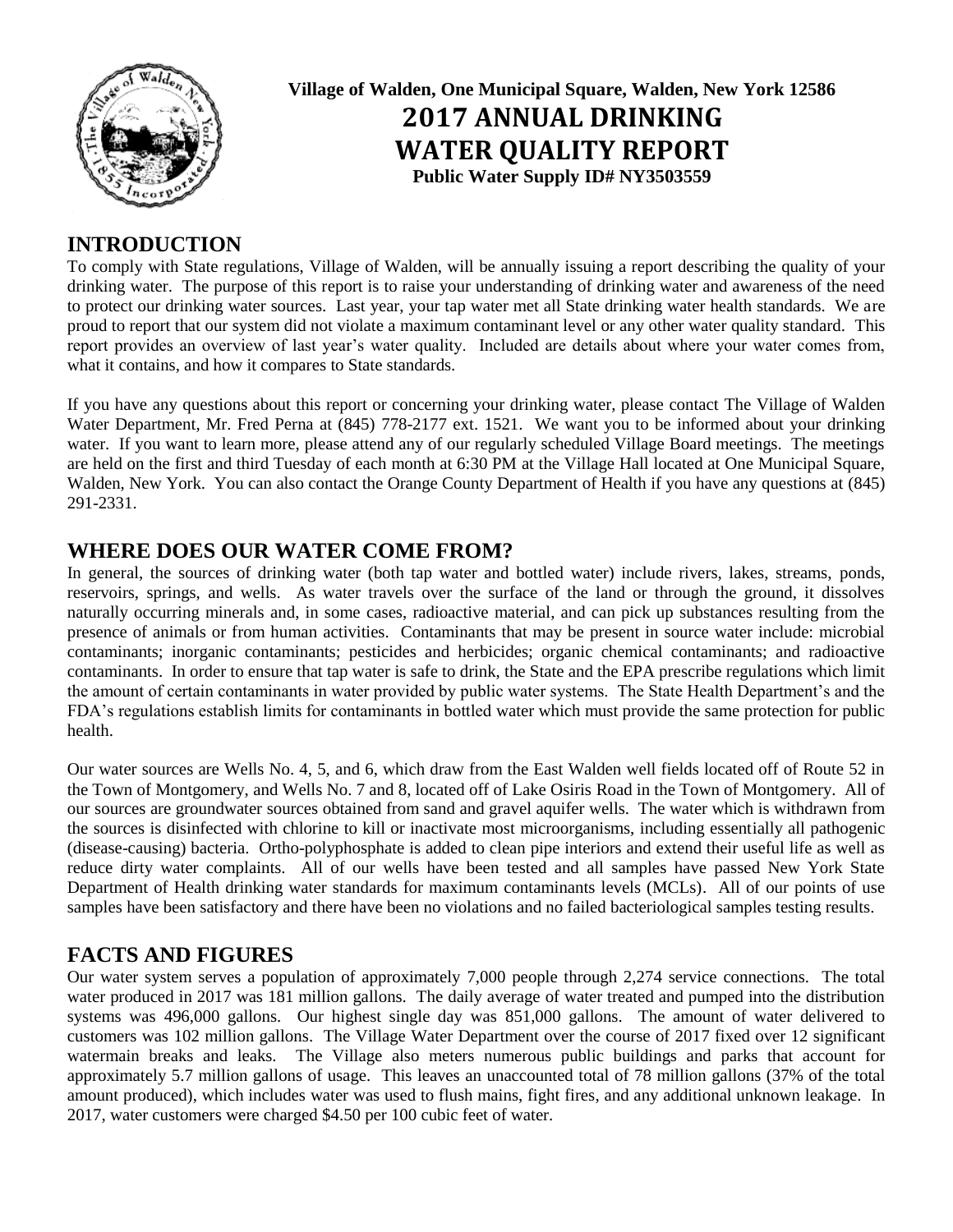## **ARE THERE CONTAMINANTS IN OUR DRINKING WATER?**

As the State regulations require, we routinely test your drinking water for numerous contaminants. These contaminants include: total coliform, inorganic compounds, nitrate, nitrite, lead and copper, volatile organic compounds, total trihalomethanes, haloacetic acids, and synthetic organic compounds. The table presented below depicts which compounds were detected in your drinking water. The State allows us to test for some contaminants less than once per year because the concentrations of these contaminants do not change frequently. Some of our data, though representative, are more than one year old.

It should be noted that all drinking water, including bottled drinking water, may be reasonably expected to contain at least small amounts of some contaminants. The presence of contaminants does not necessarily indicate that water poses a health risk. More information about contaminants and potential health effects can be obtained by calling the EPA's Safe Drinking Water Hotline (800-426-4791) or the Orange County Department of Health, Division of Environmental Health at (845) 291-2331.

| <b>Table 1 - Detected Contaminants</b>  |                          |                                    |                                                     |                                 |                  |                                                                 |                                                                                        |
|-----------------------------------------|--------------------------|------------------------------------|-----------------------------------------------------|---------------------------------|------------------|-----------------------------------------------------------------|----------------------------------------------------------------------------------------|
| Contaminant                             | Viola-<br>tion<br>Yes/No | <b>Date</b><br>of<br><b>Sample</b> | <b>Level Detected</b><br>(Average)<br>(low to high) | Unit<br><b>Measure</b><br>-ment | <b>MCLG</b>      | <b>Regulator</b><br>y Limit,<br><b>MCL</b><br>(or TT)<br>or AL) | <b>Likely Source of</b><br>Contamination                                               |
| Inorganic Contaminants                  |                          |                                    |                                                     |                                 |                  |                                                                 |                                                                                        |
| Arsenic                                 | N <sub>0</sub>           | 7/25/17                            | $Max=2.0$<br>$Range = ND - 2.0$                     | ug/L                            | N/A              | 10                                                              | Erosion of natural deposits                                                            |
| Barium                                  | N <sub>o</sub>           | 7/25/17                            | $Max=59$<br>Range=16 - 59                           | ug/L                            | 2,000            | 2,000                                                           | Erosion of natural deposits                                                            |
| Chloride                                | N <sub>0</sub>           | 7/25/17                            | $Max=63$<br>Range=17 - 63                           | mg/L                            | N/A              | 250                                                             | Naturally occurring                                                                    |
| Fluoride                                | N <sub>0</sub>           | 7/25/17                            | $Max=0.61$<br>$Range=0.56 - 0.61$                   | mg/L                            | N/A              | 2.2                                                             | Water additive that promotes<br>strong teeth                                           |
| Iron                                    | N <sub>0</sub>           | 7/25/17                            | $Max=100$<br>Range=ND - 100                         | ug/L                            | N/A              | 300                                                             | Naturally occurring                                                                    |
| Manganese                               | N <sub>o</sub>           | 7/25/17                            | $Max=82$<br>Range=ND - 82                           | ug/L                            | N/A              | 300                                                             | Leaching from natural<br>deposits                                                      |
| Nickel                                  | No                       | 7/25/17                            | $Max=1.6$<br>$Range=1.6 - 1.6$                      | $ug/L$                          | N/A              | 100                                                             | Erosion of natural deposits                                                            |
| Nitrate                                 | N <sub>0</sub>           | 7/25/17                            | $Max=1.6$<br>$Range = ND - 1.6$                     | mg/L                            | 10               | 10                                                              | Runoff from fertilizer use                                                             |
| Sodium<br>(See Note 3)                  | N <sub>0</sub>           | 7/25/17                            | $Max=27$<br>Range=8.1 - 27                          | mg/L                            | N/A              | See Note<br>3                                                   | Naturally occurring                                                                    |
| Sulfate                                 | N <sub>o</sub>           | 7/25/17                            | $Max=57$<br>Range=25 - 57                           | mg/L                            | N/A              | $MCL = 250$                                                     | Naturally occurring                                                                    |
| Lead and Copper                         |                          |                                    |                                                     |                                 |                  |                                                                 |                                                                                        |
| Copper<br>(See Note 1)                  | N <sub>o</sub>           | 8/2017                             | $90^{th} = 400$<br>Range=33 - 1300                  | ug/L                            | 1,300            | $AL=1,300$                                                      | Corrosion of household<br>plumbing systems                                             |
| Lead<br>(See Note 2)                    | N <sub>o</sub>           | 8/2017                             | $90^{th} = 2.2$<br>$Range = ND - 5.1$               | ug/L                            | $\boldsymbol{0}$ | $AL=15$                                                         | Corrosion of household<br>plumbing systems                                             |
| Disinfection Byproducts                 |                          |                                    |                                                     |                                 |                  |                                                                 |                                                                                        |
| <b>Total Trihalomethanes</b><br>(TTHMs) | No                       | 7/25/17                            | Average=17.1<br>$Range=10.6 - 23.5$                 | ug/L                            | N/A              | 80                                                              | Byproduct of drinking water<br>disinfection needed to kill<br>harmful organisms. TTHMs |
| Five Haloacetic Acids<br>(HAA5)         | N <sub>o</sub>           | 7/25/17                            | Average=5.2<br>Range= $3.9 - 6.5$                   | ug/L                            | N/A              | 60                                                              | are formed when source water<br>contains large amounts of<br>organic matter            |
| Radiological                            |                          |                                    |                                                     |                                 |                  |                                                                 |                                                                                        |
| Uranium                                 | No                       | 7/28/15                            | Average=1.47<br>$Range = ND - 1.47$                 | ug/L                            | N/A              | 30                                                              | Erosion of natural deposits                                                            |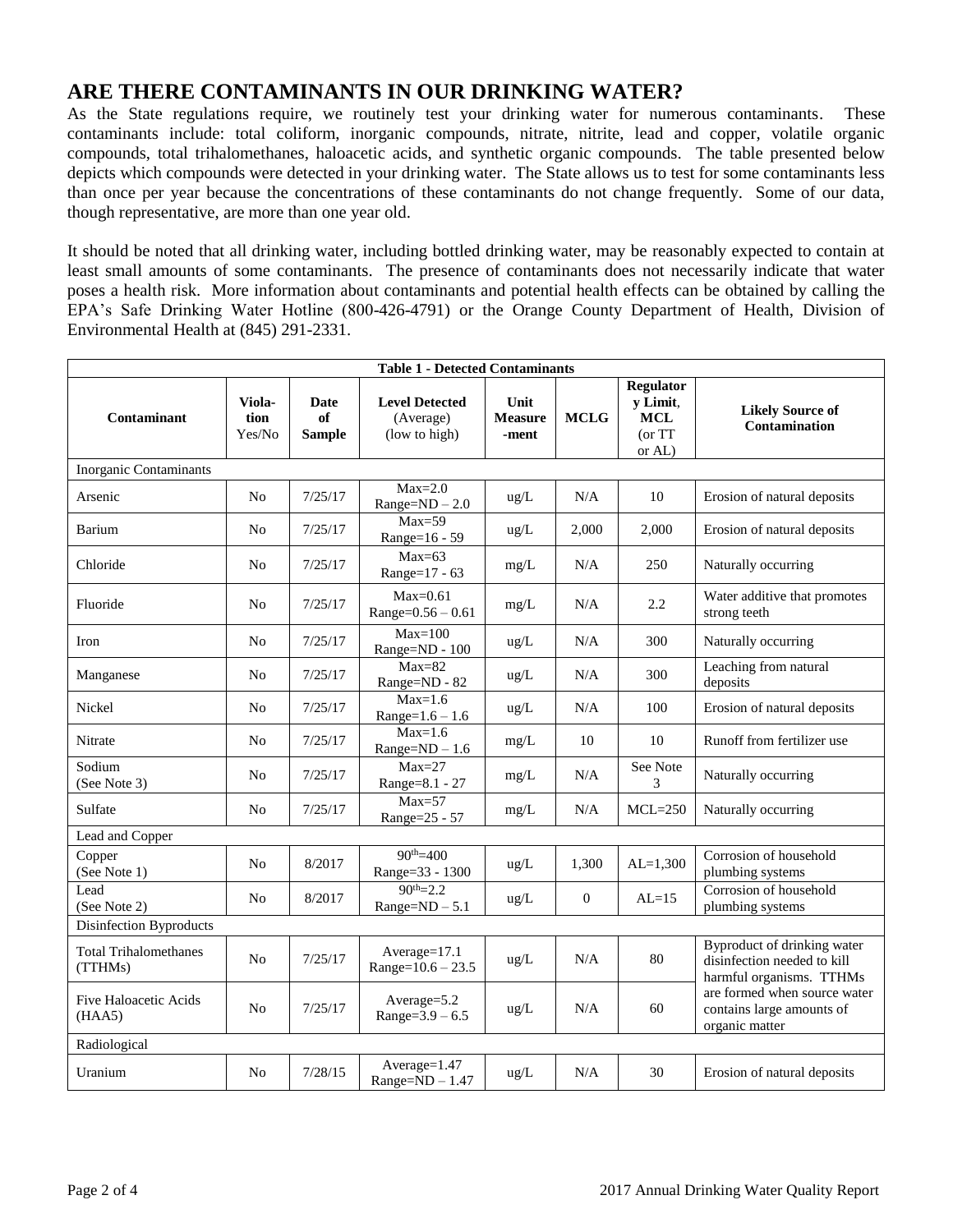#### **Notes:**

 $1$  – The level presented represents the 90<sup>th</sup> percentile of the 20 sites tested. A percentile is a value on a scale of 100 that indicates the percent of a distribution that is equal to or below it. The  $90<sup>th</sup>$  percentile is equal to or greater than  $90\%$  of the copper values detected at your water system. In this case, 20 samples were collected at your water system and the 90<sup>th</sup> percentile value was the third highest value, 700 ug/l. The action level for copper was not exceeded at any of the sites tested.

 $2$  – The level presented represents the 90<sup>th</sup> percentile of the 20 samples collected. The action level for lead was exceeded at 2 of the 20 sites tested.

3 – Water containing more than 20 mg/l of sodium should not be used for drinking by people on severely restricted sodium diets. Water containing more than 270 mg/l of sodium should not be used for drinking by people on moderately restricted sodium diets.

4 – The State allows us to monitor these contaminants less than once per year because the concentrations do not change frequently. The presented information is from the most recently collected samples.

#### **Definitions:**

*Maximum Contaminant Level (MCL)*: The highest level of a contaminant that is allowed in drinking water. MCLs are set as close to the MCLGs as feasible.

*Maximum Contaminant Level Goal (MCLG)*: The level of a contaminant in drinking water below which there is no known or expected risk to health. MCLGs allow for a margin of safety.

*Maximum Residual Disinfectant Level (MRDL)*: The highest level of a disinfectant allowed in drinking water. There is convincing evidence that addition of a disinfectant is necessary for control of microbial contaminants.

*Maximum Residual Disinfectant Level Goal (MRDLG)*: The level of a drinking water disinfectant below which there is no known or expected risk to health. MRDLGs do not reflect the benefits of the use of disinfectants to control microbial contamination.

*Action Level (AL)*: The concentration of a contaminant which, if exceeded, triggers treatment or other requirements which a water system must follow.

*Treatment Technique (TT)*: A required process intended to reduce the level of a contaminant in drinking water. *Non-Detects (ND)*: Laboratory analysis indicates that the constituent is not present.

*Milligrams per liter (mg/l)*: Corresponds to one part of liquid in one million parts of liquid (parts per million - ppm). *Micrograms per liter (ug/l)*: Corresponds to one part of liquid in one billion parts of liquid (parts per billion - ppb). *Picocuries per liter (pCi/L)*: A measure of the radioactivity in water.

#### **WHAT DOES THIS INFORMATION MEAN?**

As you can see by the table, our system had no violations. We have learned through our testing that some contaminants have been detected; however, these contaminants were detected below New York State requirements. It should be noted that during 2014 the action level for lead was exceeded at 2 of the 20 sample sites. We are required to present the following information on lead in drinking water:

If present, elevated levels of lead can cause serious health problems, especially for pregnant women, infants, and young children. It is possible that lead levels at your home may be higher than at other homes in the community as a result of materials used in your home's plumbing. The Village of Walden is responsible for providing high quality drinking water, but cannot control the variety of materials used in plumbing components. When your water has been sitting for several hours, you can minimize the potential for lead exposure by flushing your tap for 30 seconds to 2 minutes before using water for drinking or cooking. If you are concerned about lead in your water, you may wish to have your water tested. Information on lead in drinking water, testing methods, and steps you can take to minimize exposure is available from the Safe Drinking Water Hotline (1-800-426-4791) or at http://www.epa.gov/safewater/lead.

#### **IS OUR WATER SYSTEM MEETING OTHER RULES THAT GOVERN OPERATIONS?**

During 2017, our system was in compliance with applicable State drinking water operating, monitoring, and reporting requirements.